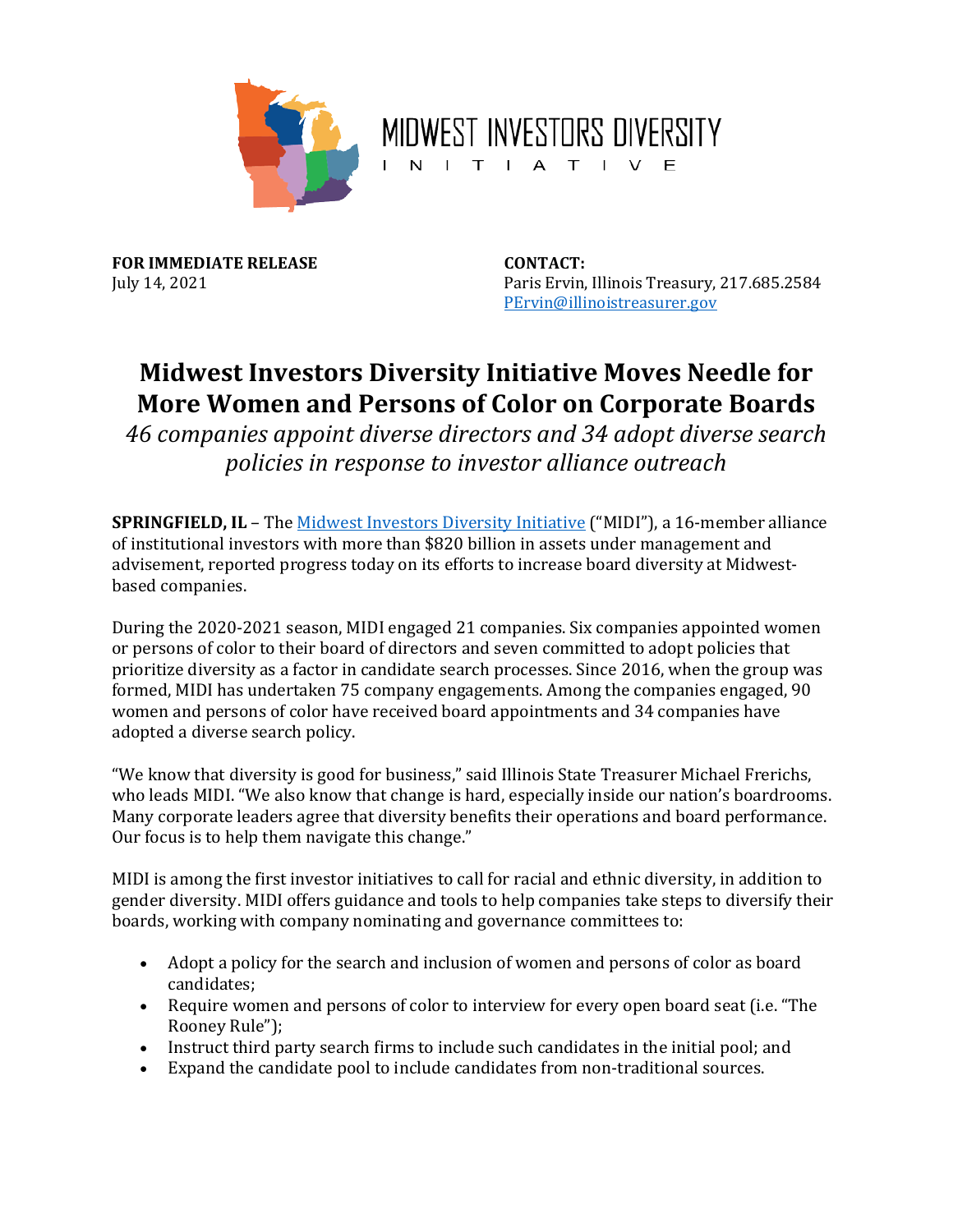"Inclusive recruitment is a key requirement for any company aspiring to seat a diverse set of directors best positioned to drive corporate success," said Maureen O'Brien, Vice President and Corporate Governance Director at Segal Marco Advisors, co-lead of MIDI. "MIDI continues to play an important role in bringing focus to board diversity on a local level."

executive level outperformed by 36 percent in terms of profitability. $1$ There is broad consensus among academics, industry specialists and financial analysts that diverse boards enhance performance and shareholder value. A 2020 McKinsey report found companies with higher levels of diverse representation on executive teams have a higher likelihood to outperform, echoing results found in similar studies from 2018 and 2015. Researchers found that companies with the highest levels of racial and ethnic diversity at the

 customized guidance to help companies take steps to diversify their boards, including the tools assist corporate boards in identifying best practices and resources related to diverse Given the correlation between diversity and long-term outperformance, MIDI offers [Diverse Search Company Toolkit](https://illinoistreasurergovprod.blob.core.usgovcloudapi.net/twocms/media/doc/diverse%20search%20company%20toolkit%20(1.8.2021).pdf) and [Examples of Candidate Diverse Search Language.](https://illinoistreasurergovprod.blob.core.usgovcloudapi.net/twocms/media/doc/examples%20of%20diverse%20candidate%20search%20language_07_30_20.pdf) These search policies, board composition strategies, succession planning and skills matrixes.

MIDI collaborates with and complements the work of the <u>Thirty Percent Coalition</u>, with the majority of its participants being active members. Founded in 2011, the Thirty Percent women and people of color. Representing more than \$7 trillion in assets under management, Coalition is a national organization advocating for diversity on corporate boards, promoting membership includes public companies, private equity, institutional investors, state treasurers, professional services firms and advocacy groups working towards the shared goal of diverse boards.

 Board of Investment, Ohio Public Employees Retirement System, School Employees Retirement System of Ohio, the, SEIU Master Trust (Illinois), Wespath Benefits and Investments (Illinois), Additional MIDI members include: the Illinois State Board of Investment, Minnesota State UAW Retiree Medical Benefits Trust (Michigan), Seventh Generation Interfaith Coalition for Responsible Investment (Wisconsin), Sundance Family Foundation (Minnesota), Treasurer of the City of Chicago (Illinois), Ariel Investments (Illinois), Trinity Health (Michigan), the Saint Paul & Minnesota Foundation and YWCA Metropolitan Chicago.

<span id="page-1-0"></span><sup>1</sup> <https://www.mckinsey.com/featured-insights/diversity-and-inclusion/diversity-wins-how-inclusion-matters>